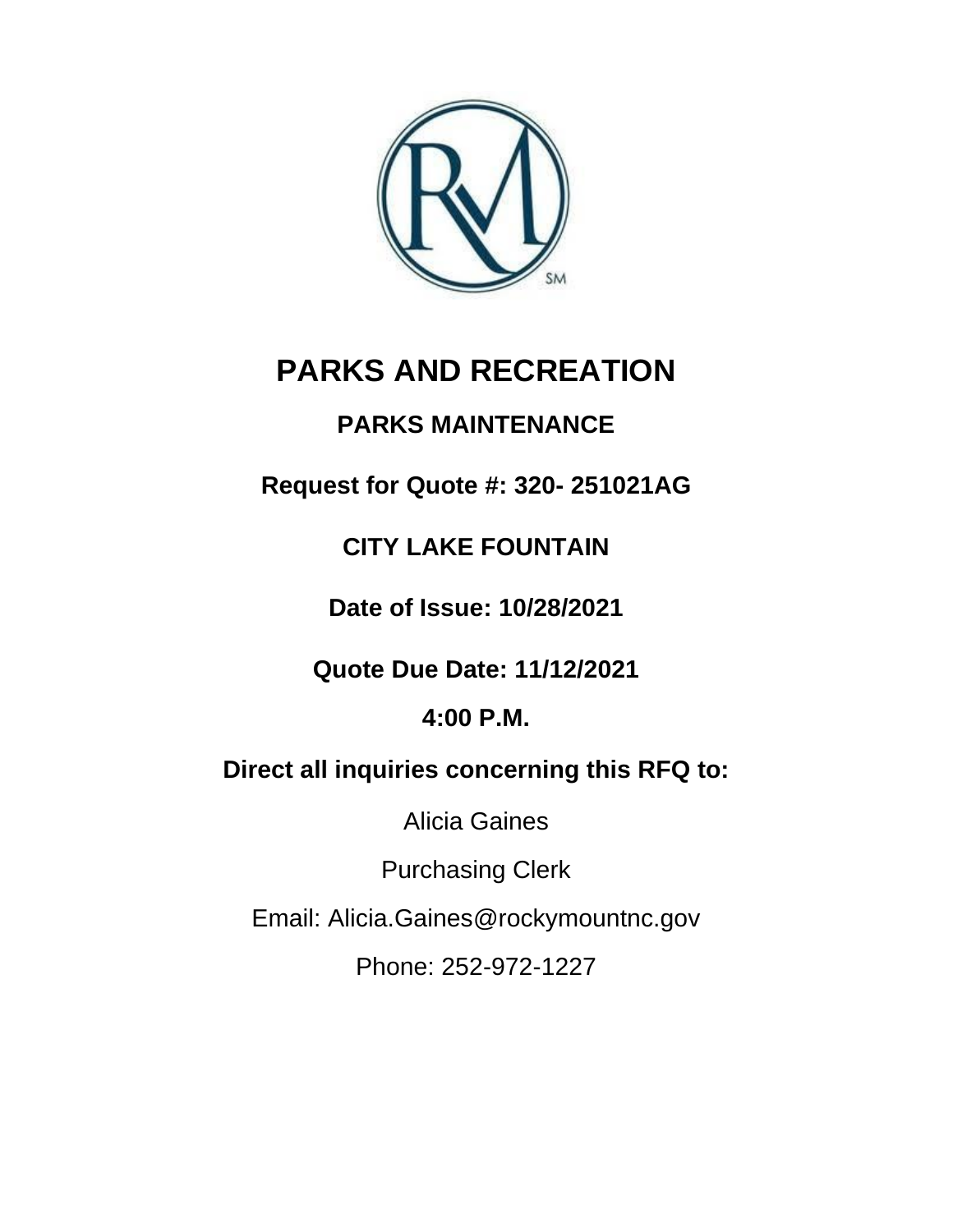

# **Request for Quote # 320-251021AG** \_\_\_\_\_\_\_\_\_\_\_\_\_\_\_\_\_\_\_\_\_\_\_\_\_\_\_\_\_\_\_\_\_\_\_\_\_\_\_\_\_\_\_\_\_\_\_\_\_\_\_\_\_\_

For purchasing division processing, please provide your company's Federal Employer Identification Number or alternate identification number (e.g. Social Security Number). Pursuant to North Carolina General Statute 132-1.10(b) this identification number shall not be released to the public. **This page will be removed and shredded, or otherwise kept confidential**, before the procurement file is made available for public inspection.

> **This page is to be filled out and returned with your bid. Failure to do so may subject your bid to rejection.**

> > **ID Number:**

\_\_\_\_\_\_\_\_\_\_\_\_\_\_\_\_\_\_\_\_\_\_\_\_\_\_\_\_\_\_\_\_\_\_\_\_\_\_\_\_\_\_\_\_\_\_\_\_\_\_\_\_\_\_ Federal ID Number or Social Security Number

\_\_\_\_\_\_\_\_\_\_\_\_\_\_\_\_\_\_\_\_\_\_\_\_\_\_\_\_\_\_\_\_\_\_\_\_\_\_\_\_\_\_\_\_\_\_\_\_\_\_\_\_\_\_ Vendor Name

*"All bidders are hereby notified that they must have the proper license as required under the North Carolina laws. All prospective contractors shall be responsible for complying with state law and local ordinances."*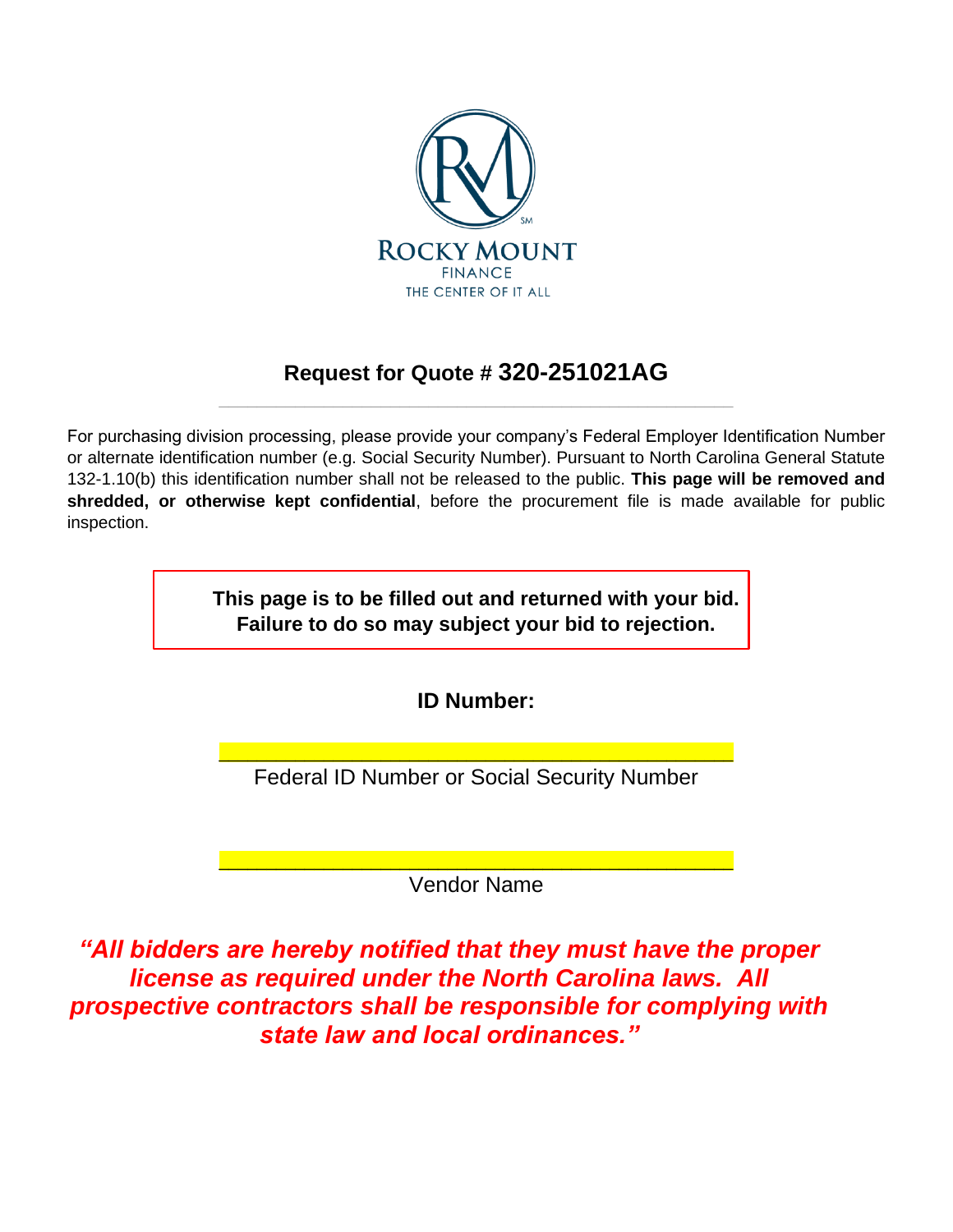| <b>Parks Maintenance</b>                   |                                  |
|--------------------------------------------|----------------------------------|
| Refer ALL Inquiries regarding this RFQ to: | Request for Quote # 320-251021AG |
| <b>Alicia Gaines</b>                       | Quotes will be due: 11/12/2021   |
| <b>Purchasing Clerk</b>                    | <b>Contract Type: Purchase</b>   |

#### **EXECUTION**

In compliance with this Request for Quote, and subject to all the conditions herein, the undersigned Vendor offers and agrees to furnish and deliver any or all items upon which prices are quoted, at the prices set opposite each item within the time specified herein. By executing this quote, the undersigned Vendor certifies that this quote is submitted competitively and without collusion (G.S. 143- 54), that none of its officers, directors, or owners of an unincorporated business entity has been convicted of any violations of Chapter 78A of the General Statutes, the Securities Act of 1933, or the Securities Exchange Act of 1934 (G.S. 143-59.2), and that it is not an ineligible Vendor as set forth in G.S. 143-59.1. False certification is a Class I felony. Furthermore, by executing this quote, the undersigned certifies to the best of Vendor's knowledge and belief, that it and its principals are not presently debarred, suspended, proposed for debarment, declared ineligible or voluntarily excluded from covered transactions by any Federal or State department or City department. As required by G.S. 143-48.5, the undersigned Vendor certifies that it, and each of its sub-contractors for any Contract awarded as a result of this RFQ, complies with the requirements of Article 2 of Chapter 64 of the NC General Statutes, including the requirement for each employer with more than 25 employees in North Carolina to verify the work authorization of its employees through the federal E-Verify system. G.S. 133-32 and Executive Order 24 (2009) prohibit the offer to, or acceptance by, any City Employee associated with the preparing plans, specifications, estimates for public Contract; or awarding or administering public Contracts; or inspecting or supervising delivery of the public Contract of any gift from anyone with a Contract with the City , or from any person seeking to do business with the City . By execution of any response in this quote, you attest, for your entire organization and its employees or agents, that you are not aware that any such gift has been offered, accepted, or promised by any employees of your organization. **Do you have a financial interest or tangible personal benefit with a city of Rocky Mount employee, officer, or agent? \_\_\_\_ Yes \_\_\_\_ No If yes note the employee, officer, or agent; department; and the perceived or**  actual conflict of interest.

**Failure to execute/sign quote prior to submittal shall render quote invalid and it WILL BE REJECTED. Late quotes cannot be accepted.**

| <b>VENDOR:</b>                                                                                             |       |                          |                           |
|------------------------------------------------------------------------------------------------------------|-------|--------------------------|---------------------------|
| <b>STREET ADDRESS:</b>                                                                                     |       | $P.O.$ BOX:              | ZIP:                      |
| CITY & STATE & ZIP:                                                                                        |       | <b>TELEPHONE NUMBER:</b> | <b>TOLL FREE TEL. NO:</b> |
| <b>PRINCIPAL PLACE OF BUSINESS ADDRESS IF DIFFERENT FROM ABOVE (SEE INSTRUCTIONS TO VENDORS ITEM #11):</b> |       |                          |                           |
| <b>PRINT NAME &amp; TITLE OF PERSON SIGNING ON BEHALF OF VENDOR:</b>                                       |       | <b>FAX NUMBER:</b>       |                           |
| <b>VENDOR'S AUTHORIZED SIGNATURE:</b>                                                                      | DATE: | EMAIL:                   |                           |

Offer valid for at least 60 days from date of quote opening, unless otherwise stated here: \_\_\_\_\_\_ days.

#### **ACCEPTANCE OF QUOTE**

If any or all parts of this quote are accepted by the City of Rocky Mount, an authorized representative of the City of Rocky Mount shall affix his/her signature hereto and this document and all provisions of this Request for Quote along with the Vendor response and the written results of any negotiations shall then constitute the written agreement between the parties. A copy of this acceptance will be forwarded to the successful Vendor(s).

| FOR CITY USE ONLY: Offer accept and Contract awarded this | day of | . 20 | as indicated on the attached |
|-----------------------------------------------------------|--------|------|------------------------------|
| certification, by                                         |        |      |                              |

#### **(Authorized Representative of City of Rocky Mount)**

**\_\_\_\_\_\_\_\_\_\_\_\_\_\_\_\_\_\_\_\_\_\_\_\_\_\_\_\_\_\_\_\_\_\_\_\_\_\_\_\_\_\_\_\_\_\_**

**PRE-AUDIT:** This instrument has been preaudited in the manner required by the Budget and Fiscal Control Act.

| Finance Director | Date |
|------------------|------|
|------------------|------|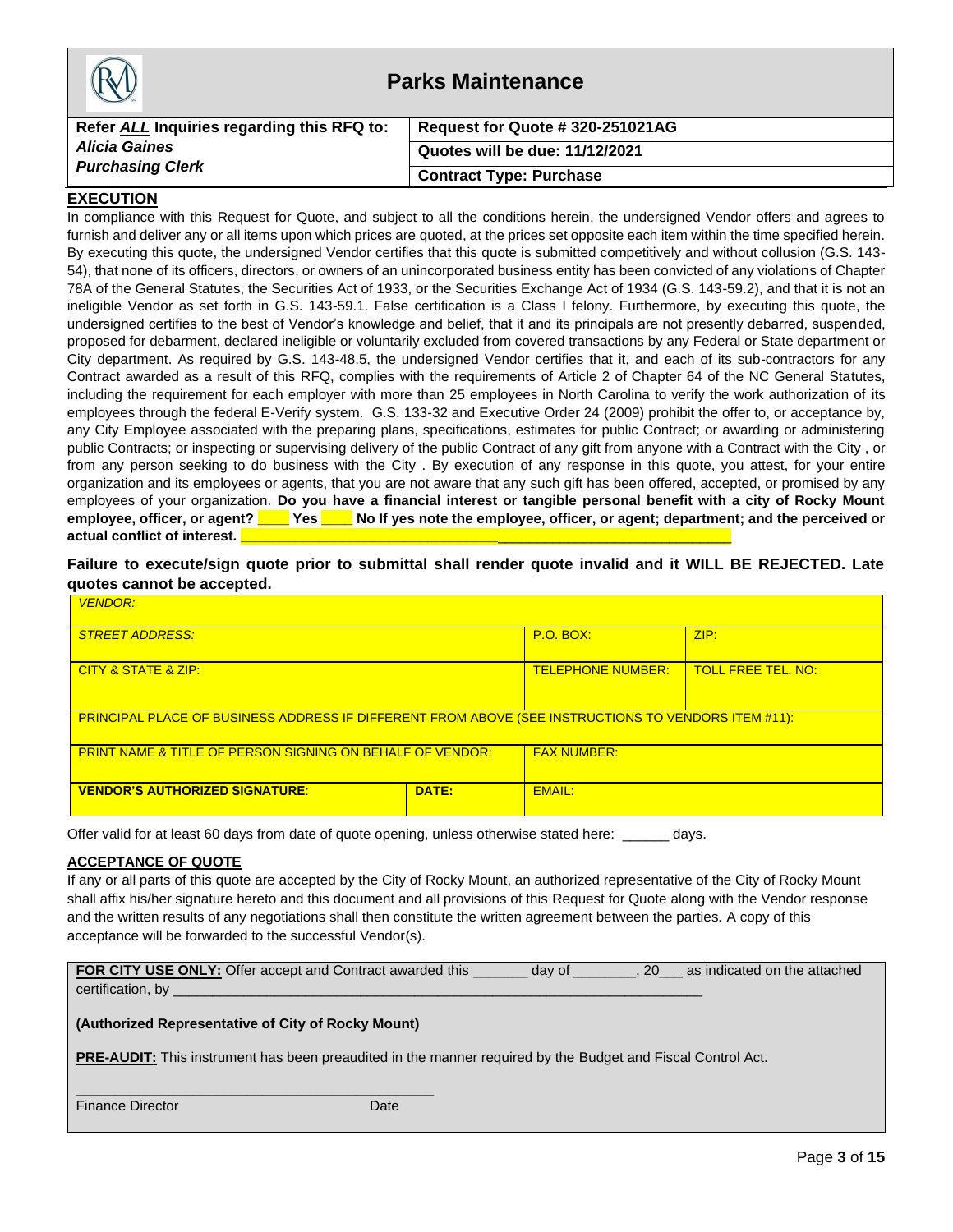# **Contents**

| 1.0  |                                                            |  |
|------|------------------------------------------------------------|--|
| 2.0  |                                                            |  |
| 2.1  |                                                            |  |
| 2.2  |                                                            |  |
| 2.3  |                                                            |  |
| 2.4  |                                                            |  |
| 2.5  |                                                            |  |
| 2.6  |                                                            |  |
| 2.7  |                                                            |  |
| 3.0  |                                                            |  |
| 3.1  |                                                            |  |
| 3.2  |                                                            |  |
| 3.3  |                                                            |  |
| 4.0  |                                                            |  |
| 4.2  |                                                            |  |
| 4.3  |                                                            |  |
| 4.4  |                                                            |  |
| 4.5  |                                                            |  |
| 4.6  |                                                            |  |
| 4.7  |                                                            |  |
| 4.8  |                                                            |  |
| 4.9  |                                                            |  |
| 4.10 |                                                            |  |
| 4.11 |                                                            |  |
| 5.0  |                                                            |  |
| 5.1  |                                                            |  |
| 5.2  |                                                            |  |
| 5.3  |                                                            |  |
|      |                                                            |  |
|      |                                                            |  |
|      | ATTACHMENT C: ACCEPTANCE OF GENERAL TERMS & CONDITIONS  14 |  |
|      |                                                            |  |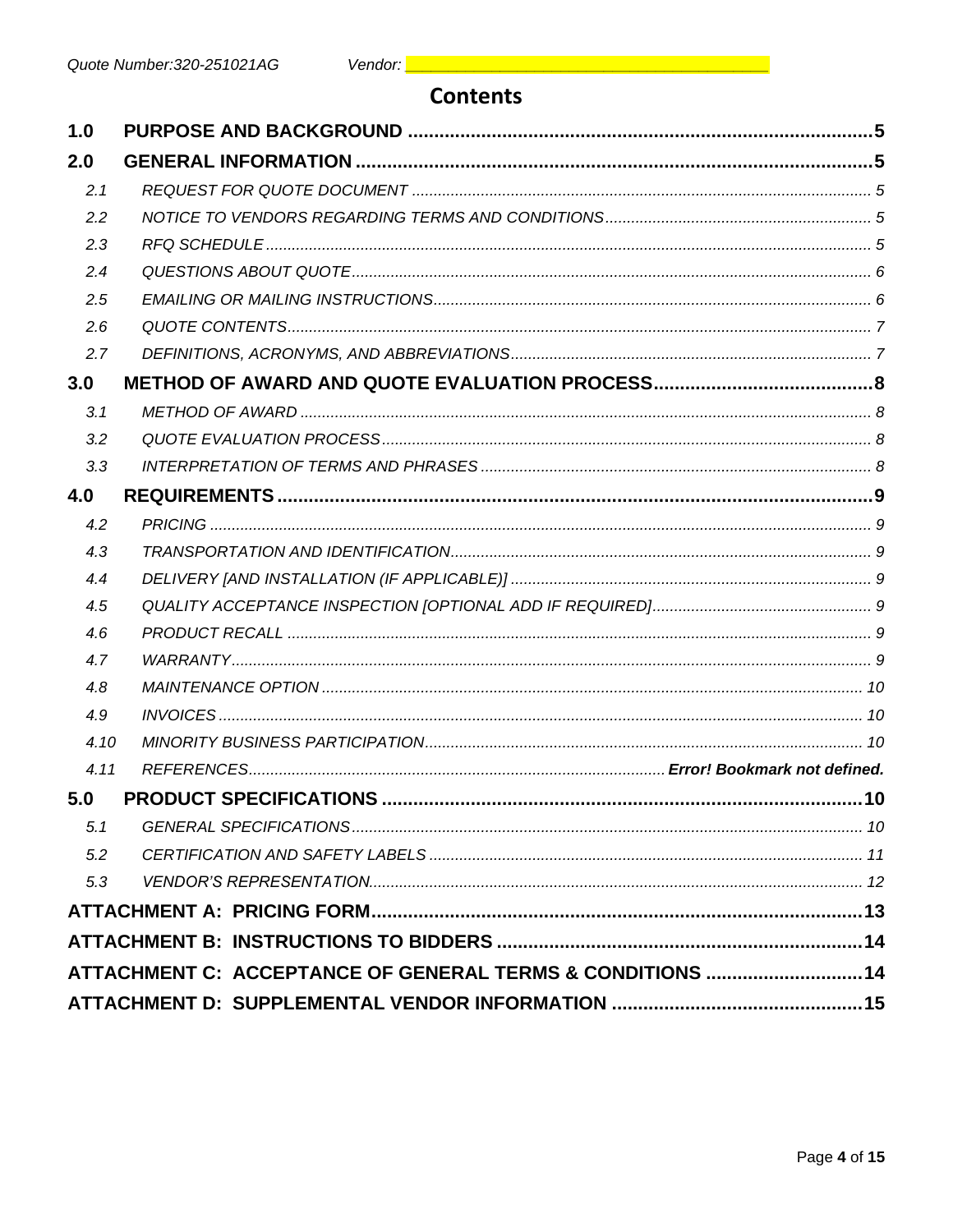# **1.0 PURPOSE AND BACKGROUND**

The Park and Recreation department manages over 500 acres of parkland, two community centers, a senior center, four cemeteries, the Imperial Centre for the Arts & Sciences and the Rocky Mount Sports Complex. Their mission continues to be to advance the quality of life of our citizens by providing positive, inclusive experiences through people, parks and programs. This mission continues to be guided by our value of I.D.E.A. (Innovation, Dynamic, Engaged and Aware).

Quotes shall be submitted in accordance with the terms and conditions of this RFQ and any addenda issued hereto.

# **2.0 GENERAL INFORMATION**

# **2.1 REQUEST FOR QUOTE DOCUMENT**

The RFQ is comprised of the base RFQ document, any attachments, and any addenda released before Contract award. All attachments and addenda released for this RFQ in advance of any Contract award are incorporated herein by reference. Vendor may attach its quote to this RFQ for submission; however, any and all additional, modified or conflicting terms and conditions submitted on or with Vendor's quote shall be disregarded and shall not be considered a part of any contract arising from this RFQ. Any attempt to delete or avoid the force of the previous sentence shall render Vendor's quote invalid, and it shall not be considered.

### **2.2 NOTICE TO VENDORS REGARDING TERMS AND CONDITIONS**

It shall be the Vendor's responsibility to read the Instructions, the Cities' terms and conditions, all relevant exhibits and attachments, and any other components made a part of this RFQ and comply with all requirements and specifications herein. Vendors are also responsible for obtaining and complying with all Addenda and other changes that may be issued concerning this RFQ.

If Vendors have questions, issues, or exceptions regarding any term, condition, or other component within this RFQ (including proposed alternate language), those **must** be submitted as questions in accordance with the instructions in Section 2.4. QUESTIONS ABOUT QUOTE. If the City determines that any changes will be made resulting from the questions asked, then such decisions will be communicated in the form of an RFQ addendum. The City may also elect to leave open the possibility for post-contract negotiation and amendment of specific provisions of the Contract that have been addressed during the question and answer period. Other than through this process, the City rejects and will not be required to evaluate or consider any additional or modified terms and conditions submitted with Vendor's quote. This applies to any language appearing in or attached to the document as part of the Vendor's quote that purports to vary any terms and conditions or Vendors' instructions herein or to render the quote non-binding or subject to further negotiation. *Vendor's quote shall constitute a firm offer.* **By execution and delivery of a quote in response to this RFQ, the Vendor agrees that any additional or modified terms and conditions, whether submitted purposefully or inadvertently, shall have no force or effect, and will be disregarded. Noncompliance with, or any attempt to alter or delete, this paragraph shall constitute sufficient grounds to reject Vendor's quote as nonresponsive. Any quote that contains language that indicates the quote is non-binding or subject to further negotiation before a contractual document may be signed shall be rejected.**

Contact with anyone working for or with the City regarding this RFQ other than the City of Rocky Mount Purchasing Office Contract Lead named on the face page of this RFQ or in the manner specified by this RFQ shall constitute grounds for rejection of said Vendor's offer, at the Cities election.

# **2.3 RFQ SCHEDULE**

The table below shows the *intended* schedule for this RFQ. The City will make every effort to adhere to this schedule.

| <b>Action</b>                                     | <b>Responsibility</b> | Date/Time            |
|---------------------------------------------------|-----------------------|----------------------|
| Issue RFQ                                         | City                  | Thursday, 10/28/2021 |
| <b>Submit Written Questions/Question Deadline</b> | Vendors               | Wednesday, 11/3/2021 |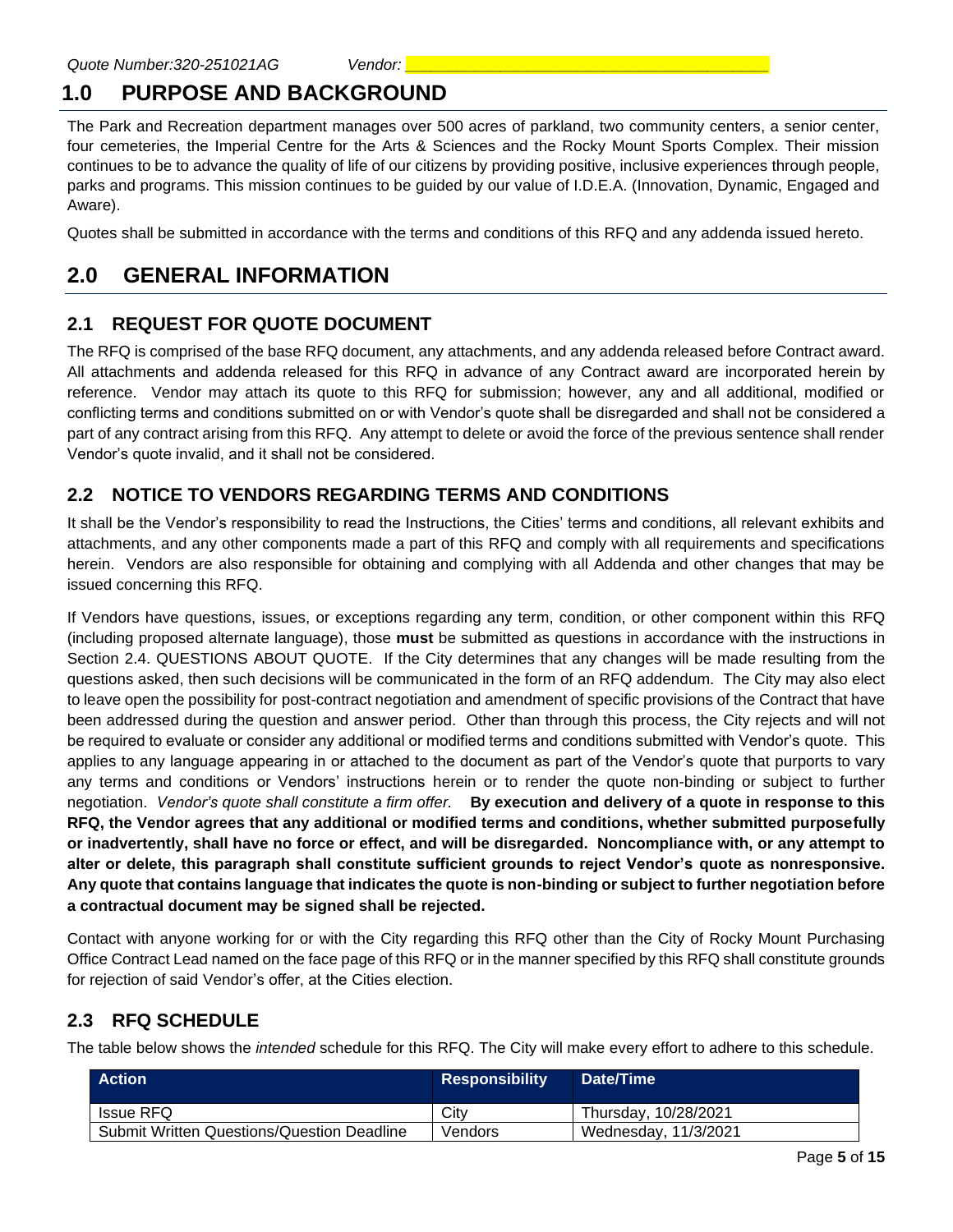*Quote Number:320-251021AG Vendor: \_\_\_\_\_\_\_\_\_\_\_\_\_\_\_\_\_\_\_\_\_\_\_\_\_\_\_\_\_\_\_\_\_\_\_\_\_\_\_\_\_\_*

| Provide Response to Questions/Addendum | City    | Friday,<br>11/5/2021       |
|----------------------------------------|---------|----------------------------|
| Submit Bids                            | Vendors | Friday, 11/12/2021 4:00 PM |
| <b>Award Contract</b>                  | City    | TBD                        |

### **2.4 QUESTIONS ABOUT QUOTE**

**Purpose:** Upon review of the RFQ documents, Vendors may have questions to clarify or interpret the RFQ in order to submit the best quote possible. To accommodate the Quote Questions process, Vendors shall submit any such questions by the above due date.

**Instructions:** Written questions shall be emailed to [Alicia.Gaines@rockymountnc.gov](mailto:debra.harris@rockymountnc.gov) by the date and time specified above. Vendors should enter "RFQ #320-251021AG – Questions" as the subject for the email. Questions submittals should include a reference to the applicable RFQ section and be submitted in a format shown below:

| <b>Reference</b>                | <b>Vendor Question</b> |
|---------------------------------|------------------------|
| <b>RFQ Section, Page Number</b> | Vendor question?       |

Questions received prior to the submission deadline date, the City 's response, and any additional terms deemed necessary by the City will be posted in the form of an addendum, available on the City of Rocky Mount Purchasing webpage http://www.rockymountnc.gov/services-finance-bids/, and/or the North Carolina's Interactive Purchasing System (IPS), [http://www.ips.state.nc.us,](http://www.ips.state.nc.us/) and shall become an Addendum to this RFQ. No information, instruction or advice provided orally or informally by any City personnel, whether made in response to a question or otherwise in connection with this RFQ, shall be considered authoritative or binding. Vendors shall be entitled to rely *only* on written material contained in an Addendum to this RFQ. The dated noted in the RFQ schedule for the City to provide responses to questions also serves as the addendum deadline. If you do not receive a courtesy email notification regarding the addendum by that date do check the City of Rocky Mount Purchasing webpage.

# **2.5 EMAILING OR MAILING INSTRUCTIONS**

**Instructions**: Quotes, subject to the conditions made a part hereof and the receipt requirements described below, shall be received at the address indicated in the table below, for furnishing and delivering those items as described herein.

| <b>MAILING ADDRESS FOR DELIVERY OF QUOTE</b><br><b>VIA U.S. POSTAL SERVICE</b> | OFFICE ADDRESS FOR DELIVERY BY ANY OTHER<br>MEANS, SPECIAL DELIVERY, OVERNIGHT DELIVERY,<br>OR BY ANY OTHER CARRIER |
|--------------------------------------------------------------------------------|---------------------------------------------------------------------------------------------------------------------|
| QUOTE NUMBER: 320-251021AG                                                     | QUOTE NUMBER: 320-251021AG                                                                                          |
| Attn: Alicia Gaines, Purchasing Clerk                                          | Attn: Alicia Gaines, Purchasing Clerk                                                                               |
| Address: PO BOX 1180                                                           | Address: 331 S. Franklin Street                                                                                     |
| Rocky Mount, NC 27802                                                          | Rocky Mount, NC 27802                                                                                               |

Vendors shall deliver either **one (1) signed electronic emailed copy** t[o Alicia.Gaines@rockymountnc.gov](mailto:debra.harris@rockymountnc.gov) response or one **(1) signed original executed quote** to the address identified in the table in this Section. Address package and insert quote number as shown in the table above.

Quote number shall be marked on the outside of the sealed envelope with the Vendor's name and date and time of opening.

**IMPORTANT NOTE:** It is the responsibility of the Vendor to have the signed quote physically in this Office by the specified time and date quotes are due, regardless of the method of delivery. **This is an absolute requirement.** The time of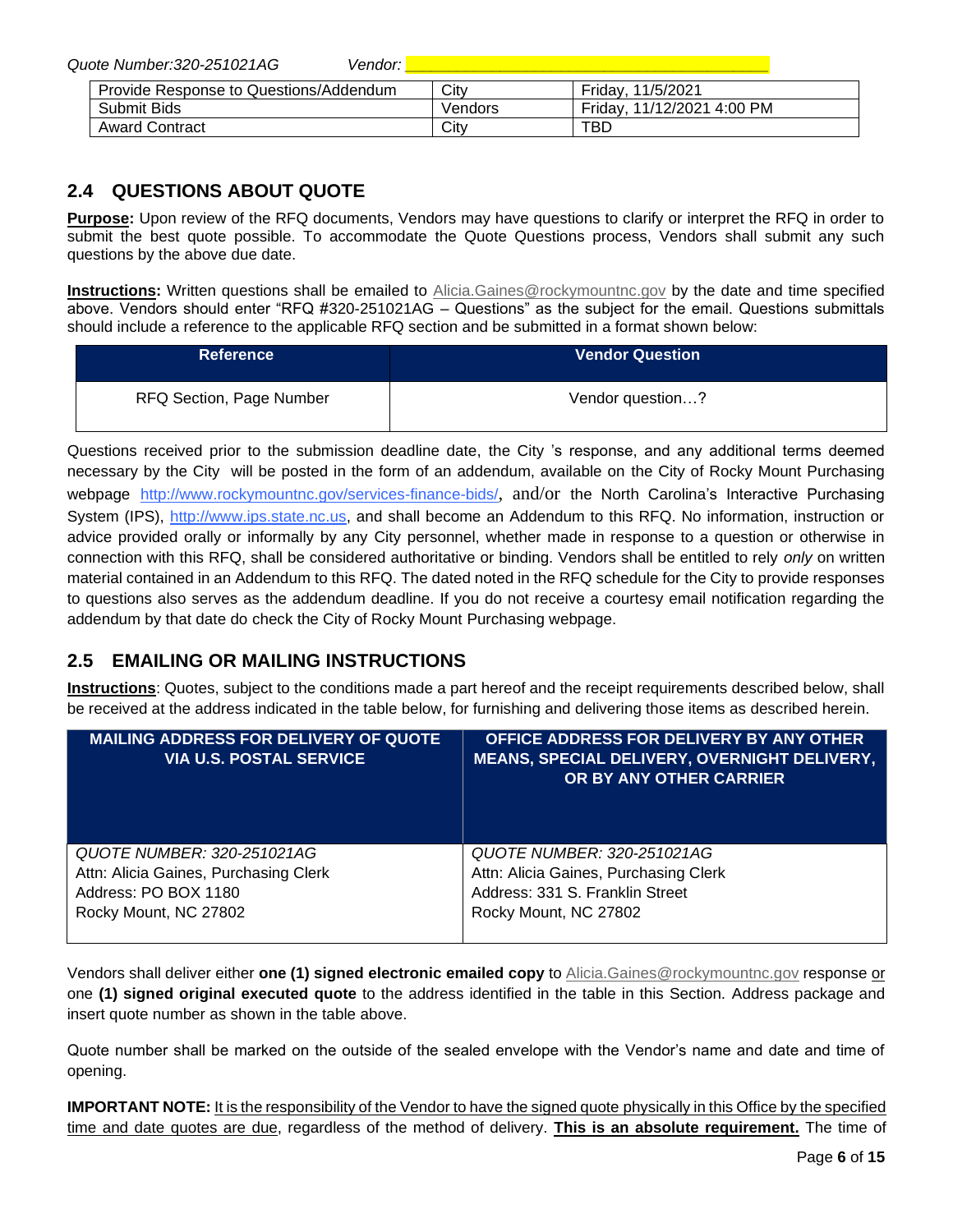delivery will be marked on each quote when received, and any quote received after the submission deadline will not be accepted or evaluated.

All risk of late arrival due to unanticipated delay—whether delivered by hand, U.S. Postal Service, courier or other delivery service or method—is entirely on the Vendor. Note that the U.S. Postal Service generally does not deliver mail to the street address above, but to the city's Mail Service Center. Vendors are cautioned that quotes sent via U.S. Mail, including Express Mail, may not be delivered to the purchasing office on the due date in time to meet the quote deadline. All Vendors are urged to take the possibility of delay into account when submitting a quote.

If quote is hand delivered, please note that the Frederick E. Turnage Municipal Building requires all visitors to sign in with the guard stationed on the first floor. Visitors will only have access through the building accompanied with a City employee.

#### **This informal RFQ does not require a public opening of bids.**

### **2.6 QUOTE CONTENTS**

Vendor shall populate all attachments of this RFQ that require the Vendor to provide information and include an authorized signature where requested, as outlined below. Vendor Responses shall include the following items and they should be arranged in the following order:

- a) Completed and signed version of EXECUTION PAGE, along with the body of the RFQ, and signed receipt pages of any addenda released in conjunction with this RFQ.
- b) Completed version of ATTACHMENT A: PRICING FORM
- c) ATTACHMENT B: INSTRUCTIONS TO BIDDERS
- d) ATTACHMENT C: ACCEPTANCE OF TERMS AND CONDITIONS
- e) ATTACHMENT D: SUPPLEMENTAL VENDOR INFORMATION

#### **2.7 DEFINITIONS, ACRONYMS, AND ABBREVIATIONS**

- a) **BUYER:** The employee of the City Department that places an order with the Vendor.
- b) **CONTRACT LEAD:** Representative of the *City of Rocky Mount Purchasing Office* who corresponds with potential Vendors in order to identify and contract with that Vendor providing the greatest benefit to the City of Rocky Mount and who will administer the contract for the City.
- c) **FOB-DESTINATION:** Title changes hand from Vendor to purchaser at the destination point of the shipment; Vendor owns commodity in transit and files any claims, and Vendor pays all freight and any related transportation charges. A solicitation may request Vendors to separately identify freight charges in their quote, but no amount or charge not included as part of the total quote price will be paid.
- d) **LOT**: A grouping of similar products within this RFQ.
- e) **ON-TIME DELIVERY:** The delivery of all items within a single order to the receiving point designated by the ordering entity within the delivery time required.
- f) **RFQ:** Request for Quote.
- g) **VENDOR:** Supplier, proposer, company, firm, corporation, partnership, individual or other entity submitting a response to a Request for Quote.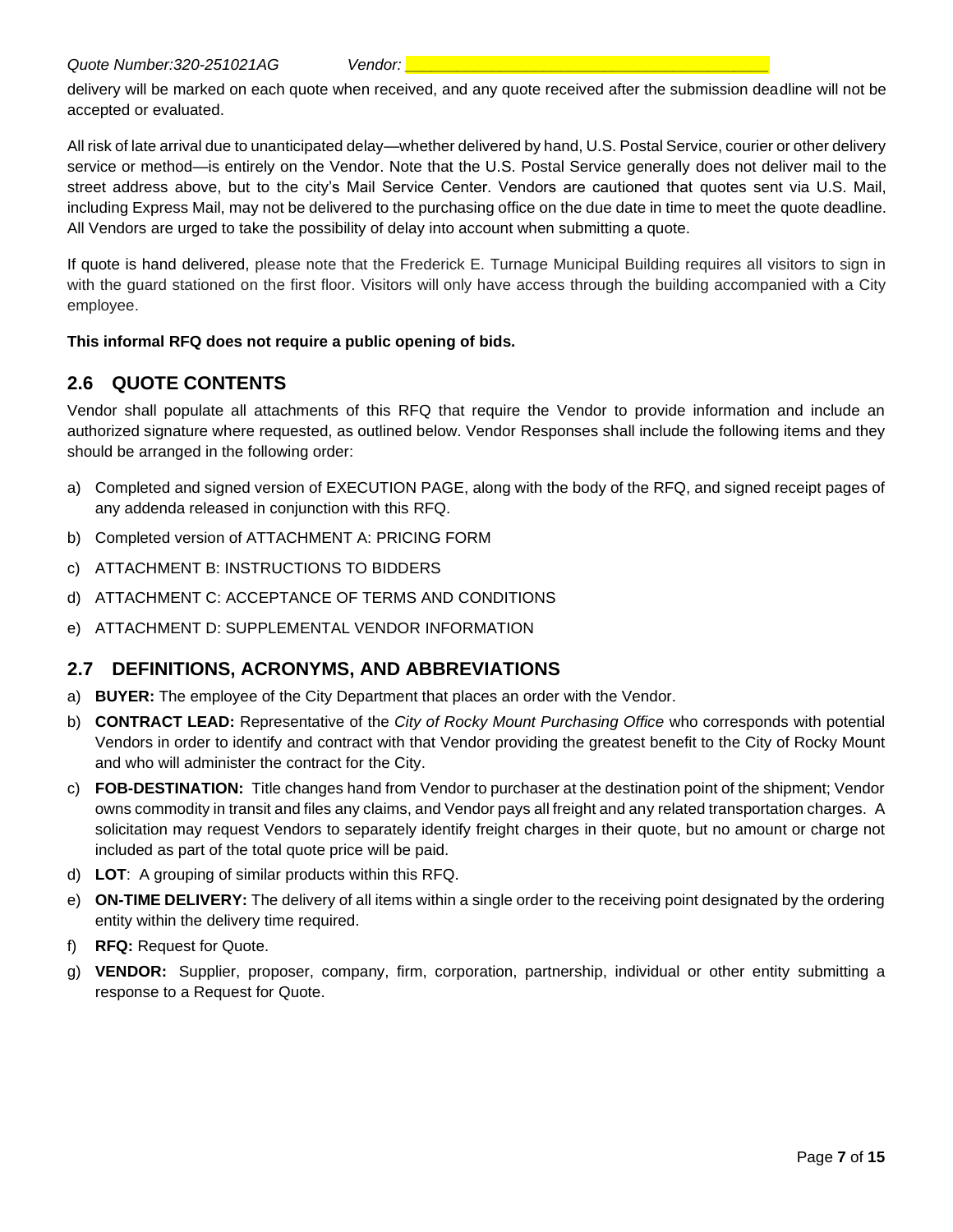# **3.0 METHOD OF AWARD AND QUOTE EVALUATION PROCESS**

#### **3.1 METHOD OF AWARD**

Contracts will be awarded in accordance with G.S. 143-129, 143-131 and the evaluation criteria set out in this solicitation. Prospective Vendors shall not be discriminated against on the basis of any prohibited grounds as defined by Federal and State law.

The City may obtain quotes from one or more potential Vendors. All quotes will be evaluated, and award will be based on lowest responsive quote meeting specifications.

*Local Preference Policy. The only exception to the lowest responsive, responsible bidder method of award will be the local preference policy. The preference will allow an Eligible Local Bidder to match the price and terms of the lowest responsible, responsive bidder who is a Non-Local Bidder, if the Eligible Local Bidder's price is within five percent (5%) or \$25,000, whichever is less, of the lowest responsible, responsive Non-Local Bidder's price. An eligible local vendor is one that is current on property taxes in the City of Rocky Mount and meets the qualifications set forth in the policy. An application can be found at https://rockymountnc.gov/services-finance-vendor-registration/*

#### **3.2 QUOTE EVALUATION PROCESS**

- a) Quotes are requested for the items as specified, or item(s) equivalent in design, function and performance. The City reserves the right to reject any quote on the basis of fit, form and function as well as cost.
- b) The City shall review the responses to this RFQ to confirm that they meet the specifications and requirements. The City reserves the right to waive any minor informality or technicality.
- c) For all responses that pass the initial review process, the City will review and assess the Vendors' pricing. The City may request additional formal responses or submissions from any or all Vendors for the purpose of clarification or to amplify the materials presented in any part of the quote. Vendors are cautioned, however, that the City is not required to request clarification, and often does not. Therefore, all quotes should be complete and reflect the most favorable terms available from the Vendor. Prices quoted cannot be altered or modified as part of a clarification.
- d) Quotes will be evaluated, based on the award criteria identified in Section 3.1 METHOD OF AWARD.

Award of a Contract to one Vendor does not mean that the other quotes lacked merit, but that, all factors considered, the selected quote was deemed most advantageous and represented the best value to the City.

Vendors are cautioned that this is a request for quote, not a request or an offer to contract, and the City reserves the unqualified right to reject any and all offers at any time if such rejection is deemed to be in the best interest of the City.

**CONFIDENTIALITY DURING PROCESS:** During the evaluation period and prior to award, all information concerning the quote and evaluation is confidential, and possession of the quotes and accompanying information is limited to personnel of the issuing department and any third parties involved in this procurement process, and to the committee responsible for participating in the evaluation. Any attempt on behalf of a Vendor to gain such confidential information, or to influence the evaluation process (e.g., contact anyone involved in the evaluation, criticize another Vendor, offer any benefit or information not contained in the quote) in any way is a violation of North Carolina purchasing law and regulations and shall constitute sufficient grounds for disqualification of Vendor's offer from further evaluation or consideration in the discretion of the City.

#### **3.3 INTERPRETATION OF TERMS AND PHRASES**

This Request for Quote serves two functions: (1) to advise potential Vendors of the parameters of the solution being sought by the Department; and (2) to provide (together with other specified documents) the terms of the Contract resulting from this procurement. As such, all terms in the Request for Quote shall be enforceable as contract terms in accordance with the General Contract Terms and Conditions. The use of phrases such as "shall," "must," and "requirements" are intended to create enforceable contract conditions. In determining whether quotes should be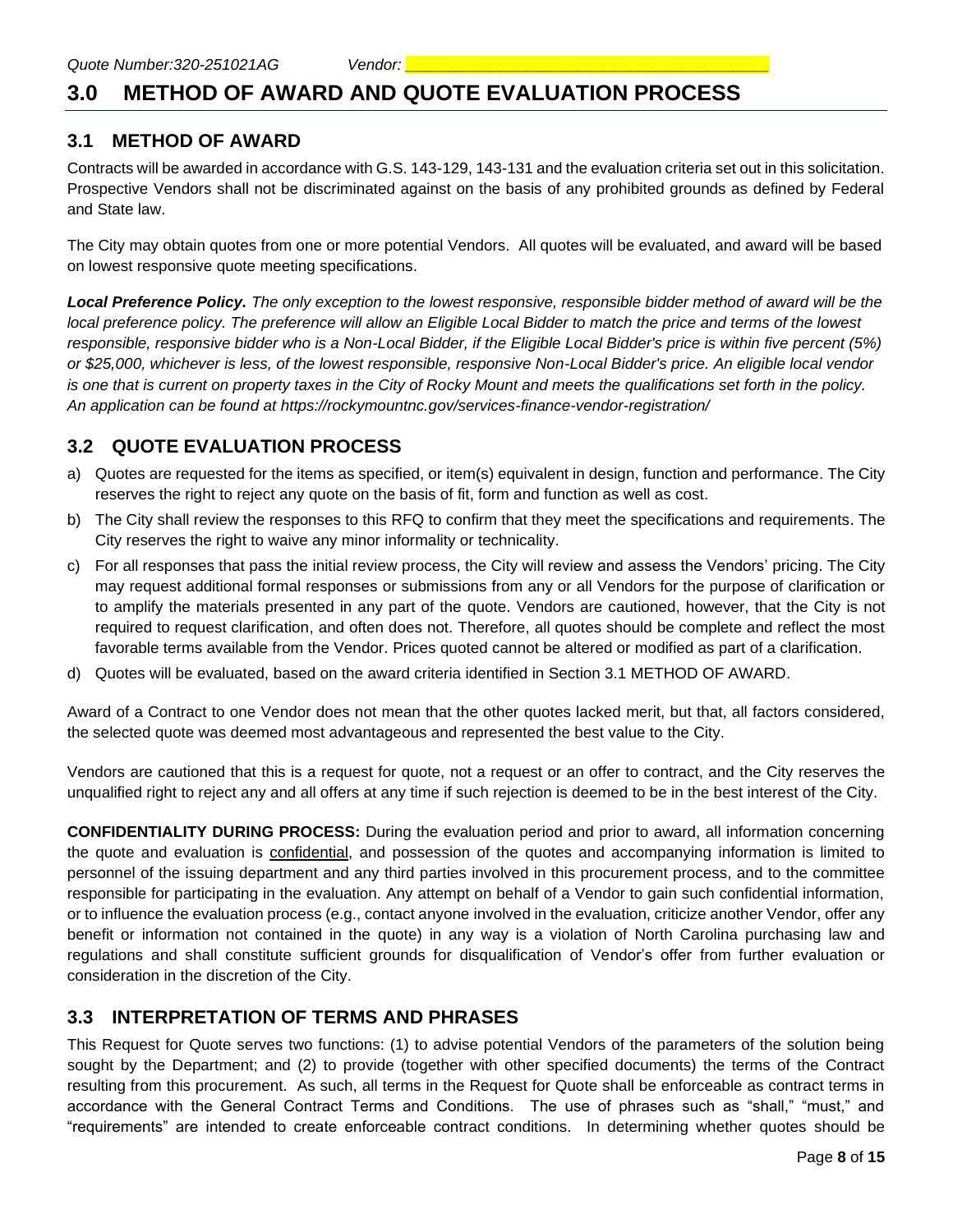evaluated or rejected, the Department will take into consideration the degree to which Vendors have proposed or failed to propose solutions that will satisfy the Department's needs as described in the Request for Quote. Except as specifically stated herein, no one requirement shall automatically disqualify a Vendor from consideration. However, failure to comply with any single requirement may result in the Department exercising its discretion to reject a quote in its entirety.

# **4.0 REQUIREMENTS**

This Section lists the requirements related to this RFQ. By submitting a quote, the Vendor agrees to meet all stated requirements in this Section as well as any other specifications, requirements and terms and conditions stated in this RFQ. If Vendor is unclear or has any question about the specifications, requirements and terms and conditions herein, it is urged and cautioned to contact the issuing department Contract Lead as specified in this RFQ.

# **4.2 PRICING**

Quote price shall constitute the total cost to Buyer for delivery fully assembled and ready for use, including all applicable charges for shipping, delivery, handling, administrative and other similar fees. Vendor shall not invoice for any amounts not specifically allowed for in this Quote. Complete ATTACHMENT A: PRICING FORM and include with Quote.

# **4.3 TRANSPORTATION AND IDENTIFICATION**

The Vendor shall deliver Free-On-Board (FOB) Destination to the specified destination(s) with all transportation costs included in the quoted price.

When an order is placed using a purchase order, the purchase order number shall be shown on all packages and shipping manifests to ensure proper identification and payment of invoices. If an order is placed without using a purchase order, such as via phone, the Buyer's name shall be shown on all packages. A complete packing list shall accompany each shipment. Vendors shall not ship any products until they have received an order.

# **4.4DELIVERY [AND INSTALLATION** *(IF APPLICABLE)***]**

The Vendor shall deliver Free-On-Board (FOB) Destination to the following location(s):

*726 Albemarle Ave. Rocky Mount, NC 27801*

Delivery shall not be considered to have occurred until installation has been completed. Upon completion of the installation, the Vendor shall remove and properly dispose of all waste and debris from the installation site. The Vendor shall be responsible for leaving the installation area clean and ready to use.

# **4.5QUALITY ACCEPTANCE INSPECTION**

**It is the responsibility of the receiving department to inspect all materials, supplies and equipment upon delivery to ensure compliance with the contract requirements and specifications. INVOICES MAY NOT BE PAID BY THE USING DEPARTMENT UNTIL AN INSPECTION HAS OCCURRED AND THE GOODS ACCEPTED.**

#### **4.6 PRODUCT RECALL**

Vendor expressly assumes full responsibility for prompt notification to the Buyer listed on the face of this RFQ of any product recall in accordance with the applicable state or federal regulations. The Vendor shall support the City, as necessary, to promptly replace any such products, at no cost to the City.

# **4.7 WARRANTY**

Manufacturer's standard warranty shall apply. Vendors shall include a copy of the manufacturer's standard warranty with the quote response.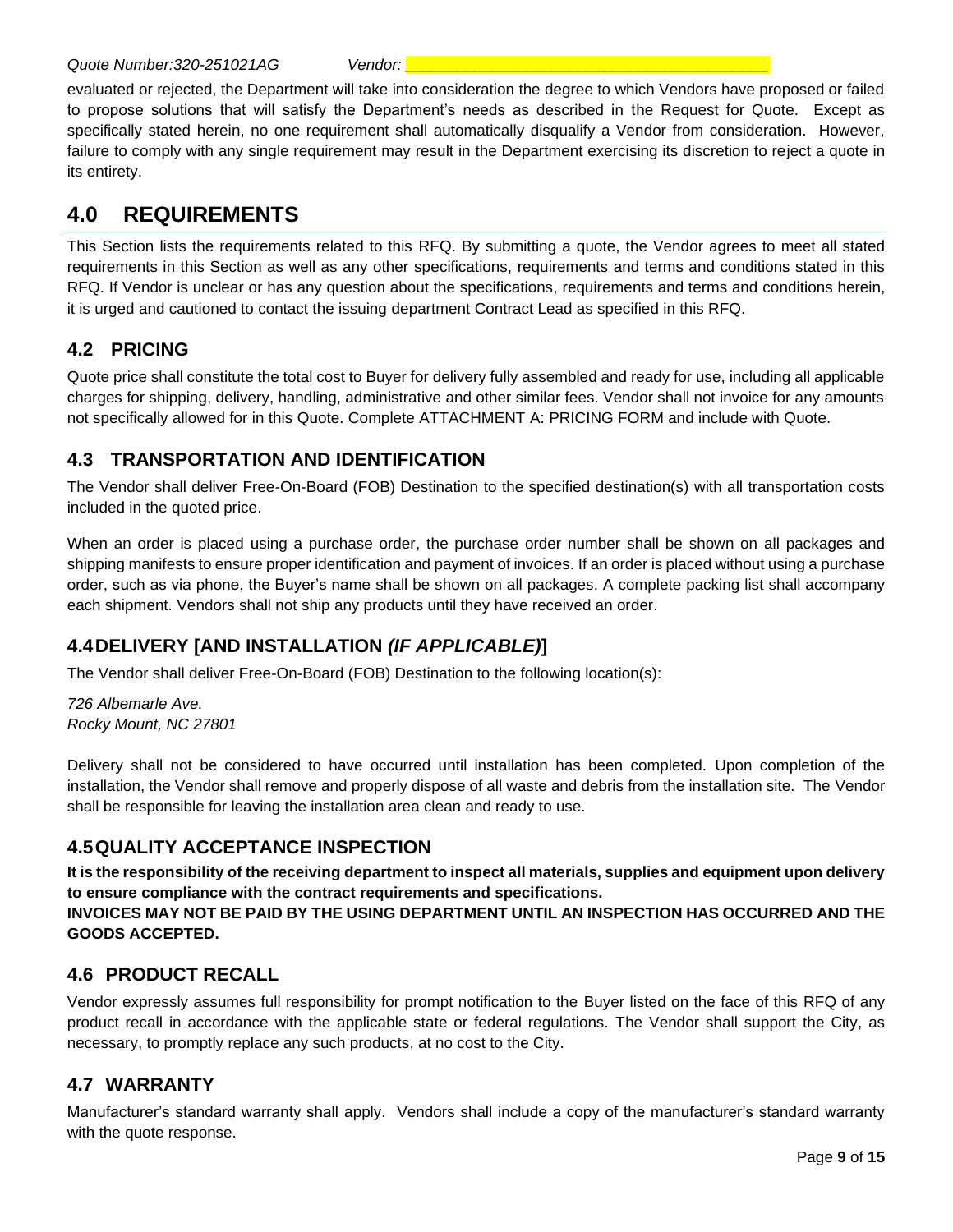#### **4.8 MAINTENANCE OPTION**

Following expiration of the above warranty, Vendor, or third-party service provider listed above, shall maintain the system specifications and performance level in accordance with the manufacturer's published specifications and of this Request for Quote. It shall include all parts, all remedial maintenance labor, all travel and living expenses incurred. Coverage shall be for 8:00 am to 5:00 pm, Monday through Friday, except City recognized holidays and shall include a minimum of two (2) preventive and safety maintenance inspections per year. The City shall have an option to accept the maintenance coverage in this paragraph at the price offered in the Furnish and Deliver section of this RFQ.

#### **4.9 INVOICES**

Vendor shall invoice the City of Rocky Mount Accounting Department. The standard format for invoicing shall be Single Invoices meaning that the Vendor shall provide the Buyer with an invoice for each order. Invoices shall include detailed line-item information to allow Buyer to verify pricing at point of receipt matches the correct price from the original date of order. At a minimum, the following fields shall be included on all invoices:

Vendor's Billing Address, Customer Account Number, NC Contract Number, Order Date, Buyers Order Number, Manufacturer Part Numbers, Vendor Part Numbers, Item Descriptions, Price, Quantity, and Unit of Measure.

#### **4.10 MINORITY BUSINESS PARTICIPATION**

The Bidder has the responsibility to make a good faith effort to solicit minority proposals and to attain the aspirational ten percent (10%) goal. We encourage all Bidders even MWBE/HUBs to obtain the aspirational goal where subcontracting and supplier opportunities exist.

| <b>MWBE FIRM</b> | <b>OWNERSHIP STATUS</b> | <b>ADDRESS</b> | <b>WORK TYPE</b> |
|------------------|-------------------------|----------------|------------------|
|                  |                         |                |                  |
|                  |                         |                |                  |
|                  |                         |                |                  |
|                  |                         |                |                  |

# **5.0 SCOPE OF WORK**

#### **5.1 GENERAL SPECIFICATIONS**

#### **FOUNTAIN:**

- **I.** AquaMaster Celestial Series 25 HP (240V/3PH)
- Aquarius Nozzle
- Standard Stainless Steel Intake Debris Screen
- 225 ft. of underwater power cable
- Underwater Oil Cooled motor w/ Thermal Protection
- Control Panel (UL Listed / NEMA Rated)
- GFCI Protection Breaker
- Control Breaker
- Motor Starter / Contactor
- Motor Overload Protection Assembly
- Control Fuse Protection
- Motor Start & Run Capacitors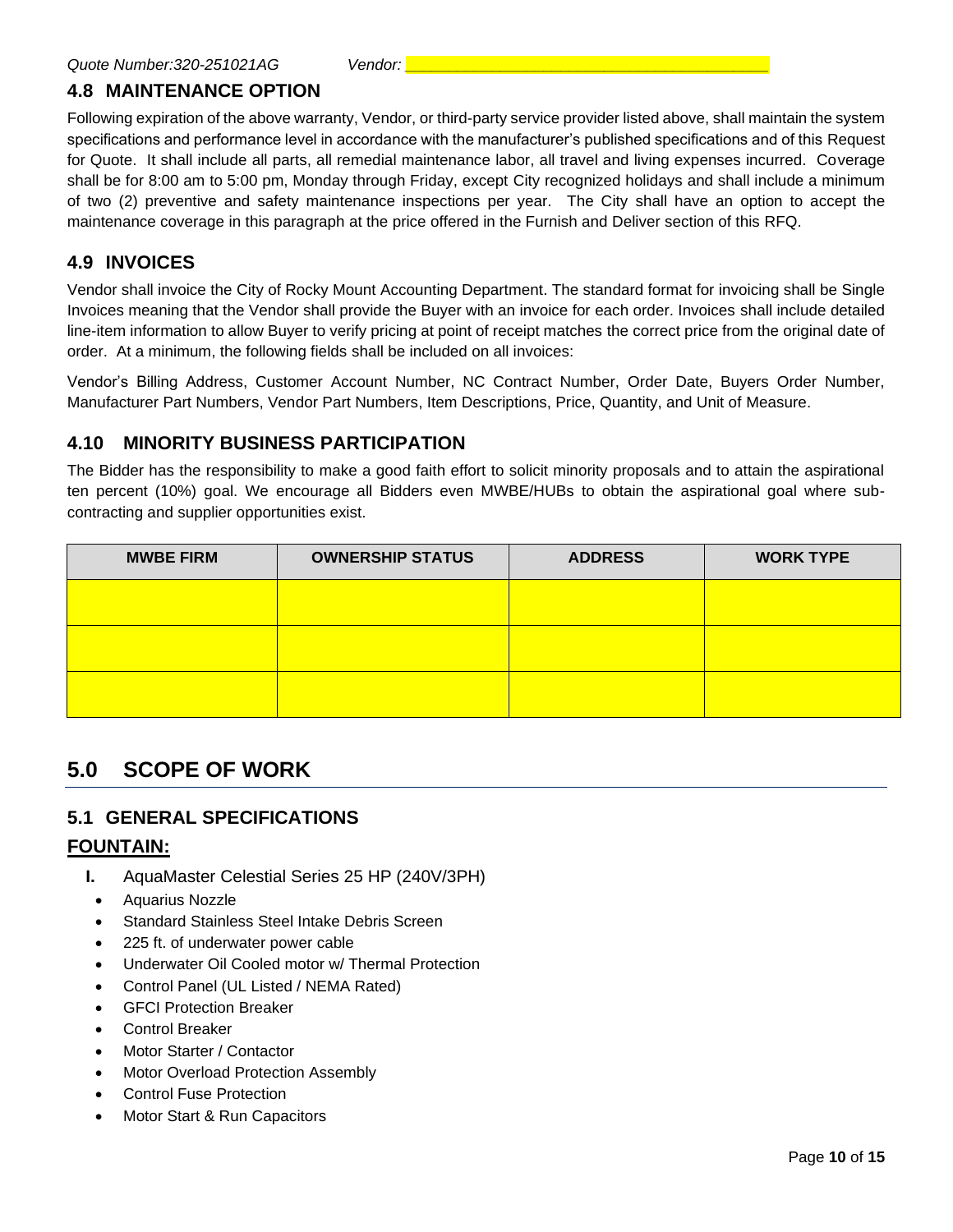*Quote Number:320-251021AG Vendor: \_\_\_\_\_\_\_\_\_\_\_\_\_\_\_\_\_\_\_\_\_\_\_\_\_\_\_\_\_\_\_\_\_\_\_\_\_\_\_\_\_\_*

- Digital timer including battery backup, etc. so as to eliminate the need for service calls and adjustments that occur as a result of power outages, sunrise and sunset time changes, daylight savings time, and more.
- LED power indicator
- LCD screen display
- Lithium battery for memory backup
- Three-way operation manual
- Digital Electronics time switch
- One touch, multi-functional keys

# **5.2 TASK/DELIVERABLES**

#### I. **RGBW Lighting Installation**:

Fountain will include an LED RGBW (red, green, blue, white) Underwater Lighting

Package:

- Underwater LED RGBW Lights (40 Watt)
- 225 ft. of underwater power cable 14/5
- Control panel that is Factory Pre-Programmed with color assortment
- and holiday themes.
- GFCI Protection Breaker
- Control Breaker
- Automatic Digital Timer\*
- Control Fuse Protection

The City of Rocky Mount will provide a properly sized power source for the amp load and voltage requirement of the units specified above, and a suitable structure adjacent to the power source to which the control panel will be mounted. For all three-phase units the city of Rocky Mount will provide 208/240V or 460V power source with a 3-pole breaker for fountain control panel electrical connection and will be configured with 4 wires (3 hots + 1 neutral) and 1 ground wire for Control Panel to be connected.

\*\*\* Power is available within 30 feet of the pond, and that no obstacles exist between the power source and the pond (i.e., concrete/asphalt walkways, retaining walls, utilities, landscaped areas, trees).

#### **NOTE: All labor and parts necessary for proper installation**

#### **5.3 CERTIFICATION AND SAFETY LABELS**

PRODUCT SAFETY LISTING: All manufactured items and/or fabricated assemblies subject to operation under pressure, operation by connection to an electric source, or operation involving a connection to a manufactured, natural, or LP gas source shall be constructed and approved in a manner acceptable to the appropriate City inspector which customarily requires the label or re-examination listing or identification marking of the appropriate safety standard organization; such as the American Society of Mechanical Engineers for pressure vessels; the Underwriters Laboratories and /or National Electrical Manufacturers' Association for electrically operated assemblies; or the American Gas Association for gas operated assemblies, where such approvals of listings have been established for the type of device offered and furnished. A list of acceptable marks is available on the Division of Purchase and Contract website at: [https://ncdoa.s3.amazonaws.com/s3fs-public/pandc/Inspection/SafetyLabelsChart-30Apr15.pdf.](https://ncdoa.s3.amazonaws.com/s3fs-public/pandc/Inspection/SafetyLabelsChart-30Apr15.pdf) The CE mark is not acceptable. Further, all items furnished shall meet all requirements of the Occupational Safety and Health Act (OSHA), and state and federal requirements relating to clean air and water pollution. Having the appropriate certification or safety label affixed to any device delivered pursuant to this solicitation, under the conditions described above, is a material condition of any contract awarded as a result of this solicitation. All costs for product and industry certifications and listings required to supply conforming products to the City as described in this RFQ are the sole responsibility of the Vendor. The certification or safety label shall be affixed and be visible on the OUTSIDE of the all products that require a certification or safety label in order to pass the a Quality Acceptance Inspection.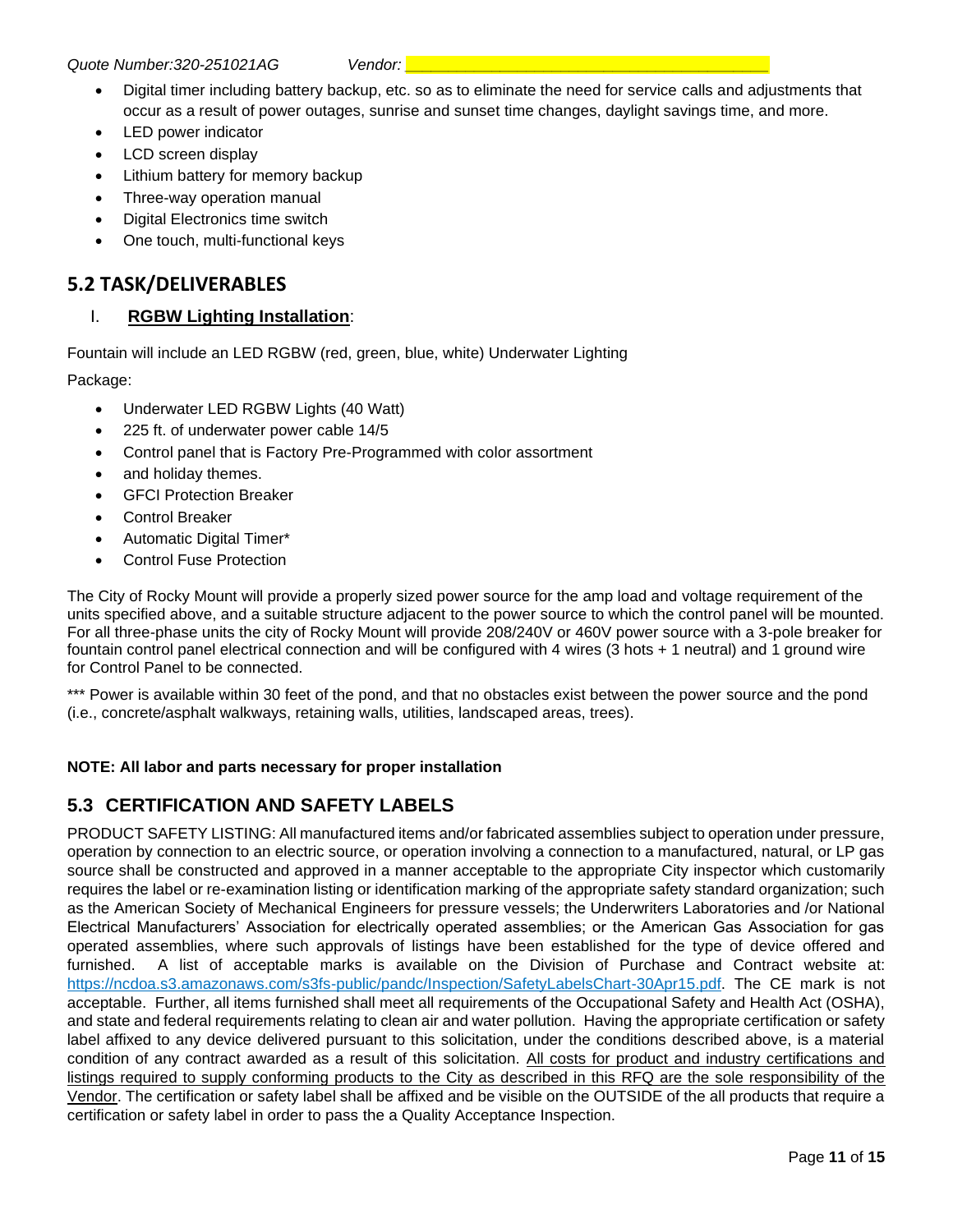# **5.4 VENDOR'S REPRESENTATION**

- a) Vendor warrants that qualified personnel shall provide all services that may be required under The Contract in a professional manner. "Professional manner" means that the personnel performing the services shall possess the skill and competence consistent with at least the prevailing business standards in the industry. Vendor agrees that it shall not enter any agreement with a third party that may abridge any rights of the City under The Contract. Vendor shall serve as the prime contractor under The Contract and shall be responsible for the performance and payment of all subcontractor(s) that may be approved by the City. Names of any third-party Vendors or subcontractors of Vendor may appear for purposes of convenience in Contract documents; and shall not limit Vendor's obligations hereunder.
- b) If any goods, services, functions, or responsibilities not specifically described in The Contract are required for Vendor's proper performance, provision and delivery of the goods and services under The Contract, or are an inherent part of or necessary sub-requirement included within such goods and services, they will be deemed to be implied by and included within the scope of the contract to the same extent and in the same manner as if specifically described in the contract. Unless otherwise expressly provided herein, Vendor will furnish all of its own necessary management, supervision, labor, facilities, furniture, computer and telecommunications equipment, software, supplies and materials necessary for the Vendor to provide and deliver the goods and services.
- c) Vendor warrants that it has the financial capacity to perform and to continue perform its obligations under the contract; that Vendor has no constructive or actual knowledge of an actual or potential legal proceeding being brought against Vendor that could materially adversely affect performance of The Contract; and that entering into The Contract is not prohibited by any contract, or an order by any court of competent jurisdiction.

**Attachments to this RFQ begin on the next page.**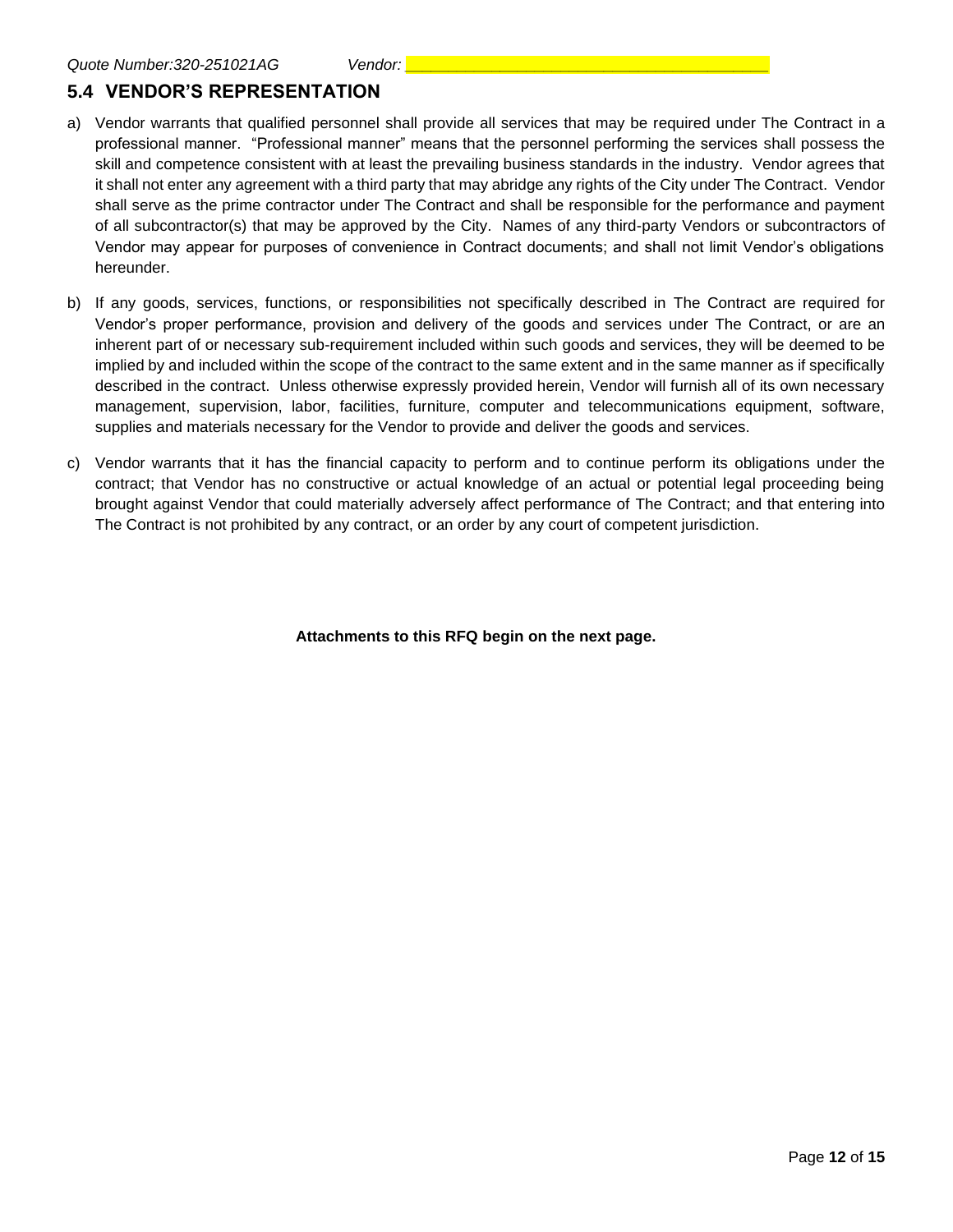# **ATTACHMENT A: PRICING FORM**

# **FURNISH AND DELIVER:**

| Item $#$       | QTY. | <b>DESCRIPTION</b>                 | <b>UNIT PRICE</b>         | <b>EXTENDED PRICE</b> |
|----------------|------|------------------------------------|---------------------------|-----------------------|
|                |      |                                    |                           |                       |
| 1              |      | <b>AquaMaster Celestial Series</b> | $\sqrt[6]{3}$             | $\frac{1}{2}$         |
|                |      | 25 HP (240V/3PH)<br>Manufacturer:  |                           |                       |
|                |      | Model:                             |                           |                       |
|                |      |                                    |                           |                       |
| 2              |      | LED RGBW (red, green, blue,        | $\sqrt[6]{3}$             | $\boldsymbol{\$}$     |
|                |      | white) Underwater Lighting         |                           |                       |
|                |      | Package                            |                           |                       |
|                |      |                                    |                           |                       |
| 3              |      | Installation (Labor and Parts)     | $\boldsymbol{\mathsf{S}}$ | \$                    |
|                |      |                                    |                           |                       |
| $\overline{4}$ |      | Delivery                           | $\frac{1}{2}$             | $\frac{1}{2}$         |
|                |      |                                    |                           |                       |

TOTAL EXTENDED PRICE:  $\frac{1}{2}$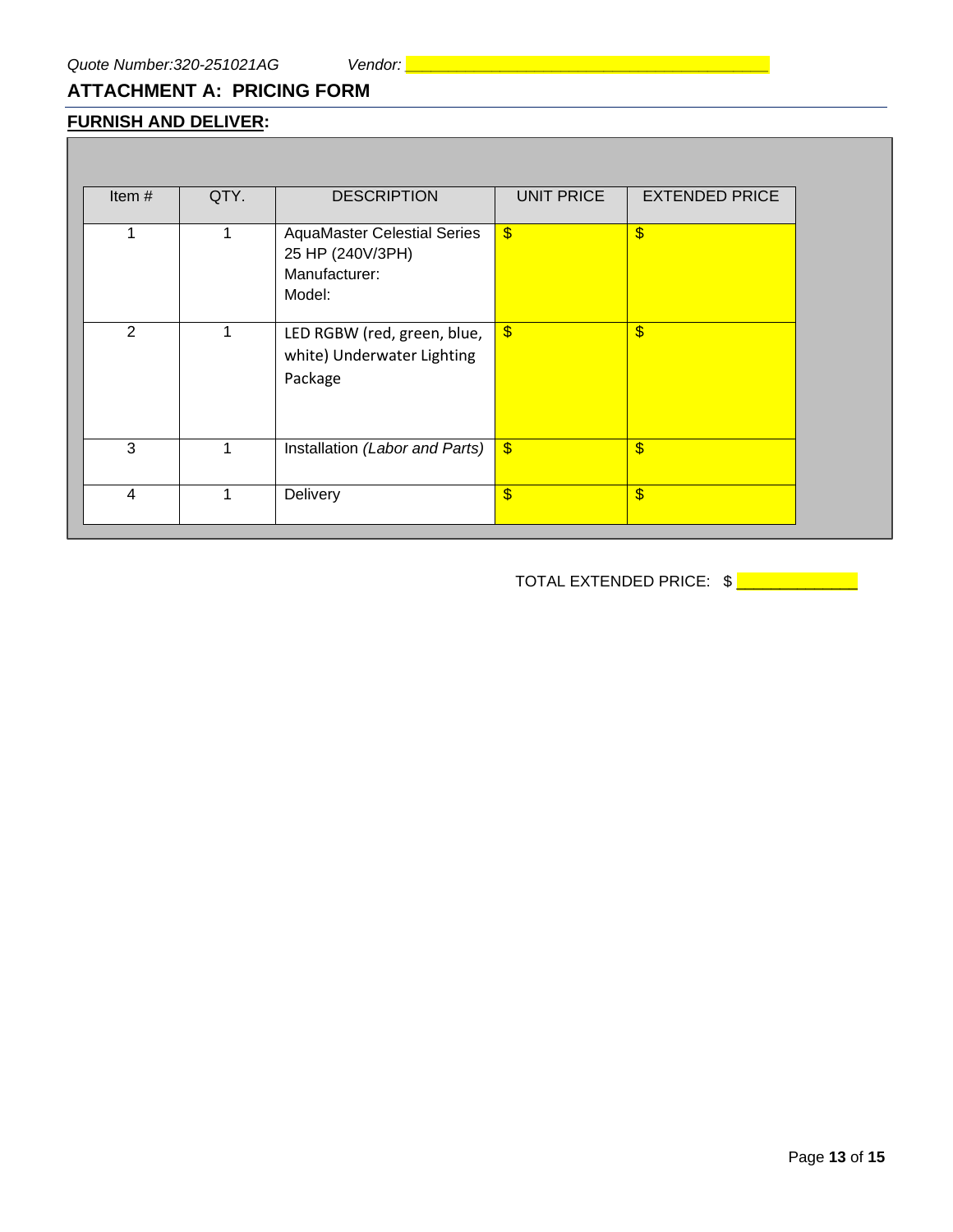## **ATTACHMENT B: INSTRUCTIONS TO BIDDERS**

**City of Rocky Mount Instructions to Bidders Review** <https://rockymountnc.gov/vendor>

#### **ATTACHMENT C: ACCEPTANCE OF GENERAL TERMS & CONDITIONS**

Review Terms and Conditions: General at <https://rockymountnc.gov/vendor> Terms and conditions on the vendor webpage that do not apply to this bid: Federal UG Terms, FEMA Contract Provisions, Sample Contract Terms.

Check here to indicate that you have read and agree to the City of Rocky Mount General Teems & Conditions.